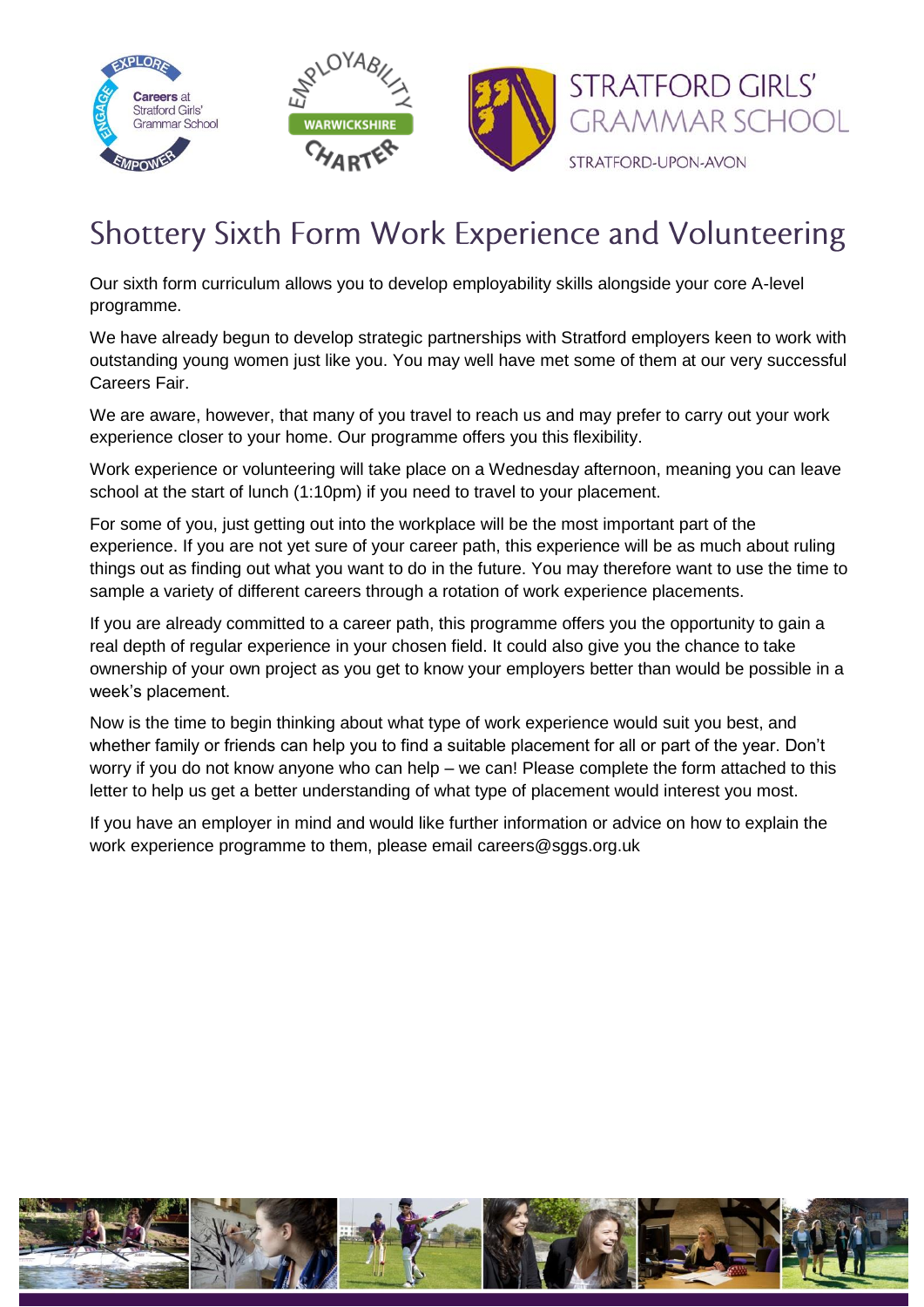

## Form to be completed and returned to us by email or post by Friday 17th June.

**Name:**

**Current School:**

**Preferred location of work experience/volunteering**:

**Any special consideration required for your work experience (e.g. concerns over transport home, caring responsibilities or special access requirements)**

**Possible employer if you have an idea already:**

**Please provide if possible:**

**Your role:**

**Employer/Organisation's Full Name:**

**Employer contact :**

**Address:**

**Contact's email:**

**Phone number:**